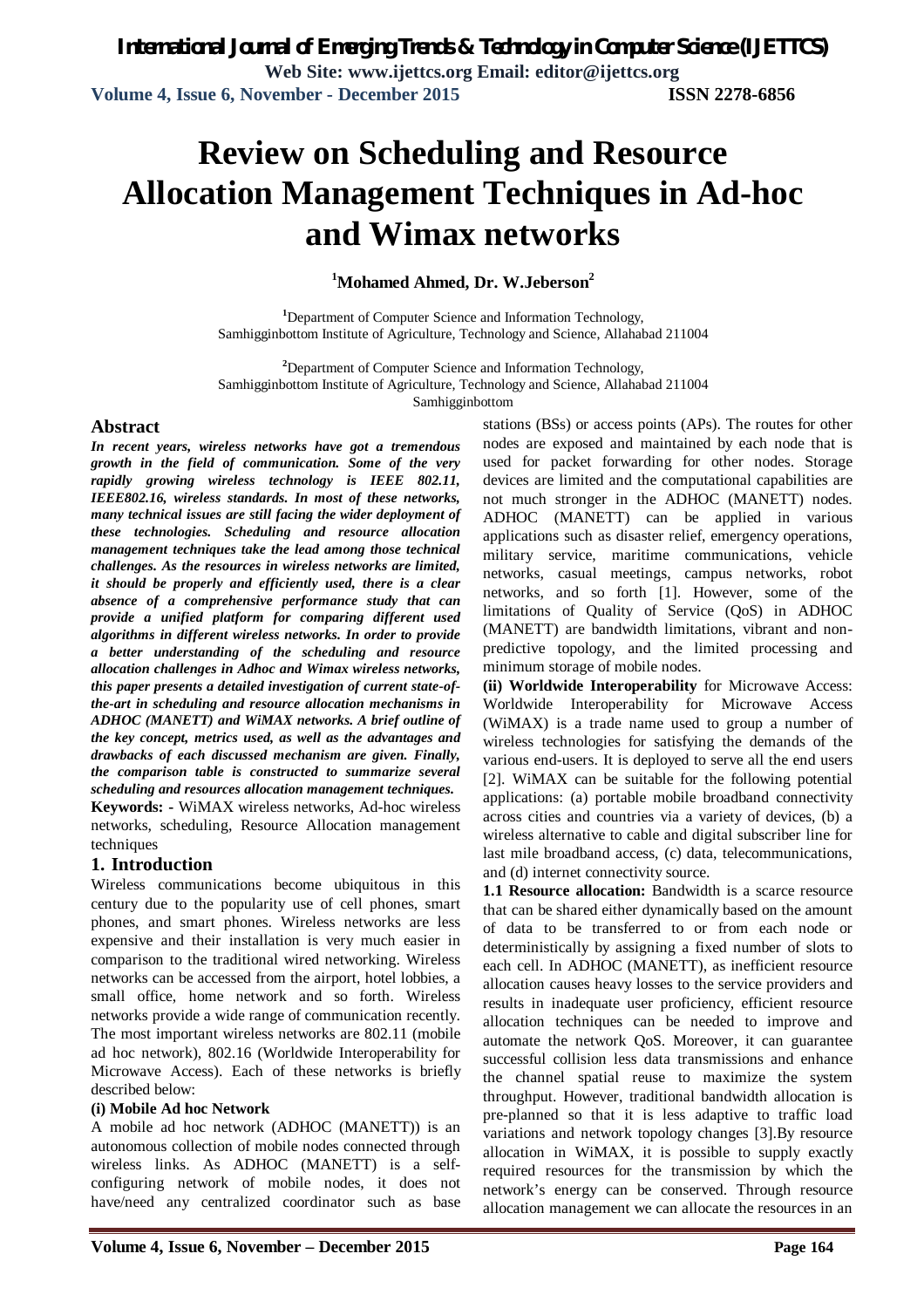### **Volume 4, Issue 6, November - December 2015 ISSN 2278-6856**

efficient manner and get the desired throughput. Resource allocator is used for allocating the resources required for the transmission for each user in each Mobile WiMAX frame. It is difficult to achieve the maximum throughput in the WiMAX networks as each transmission demands different QoS. This can be possible by using resource allocator in the networks.

### **1.2 Scheduling**

The process of distributing the available resources among the users is termed as scheduling. Scheduling algorithms are essential in ADHOC (MANETT) to provide Quality of Service. Due to mobility of nodes, topology of network changes dynamically in ADHOC (MANETT). This leads to frequent route changes and packet losses. To reduce these effects, the network works according to an optimal scheduling algorithm. Scheduling algorithms that give higher weight to data packets with smaller numbers of hops or shorter geographic distances to their destinations reduce the average delay significantly and improve the average throughput. Network traffic can be classified into two categories: control packets and data packets [4].For guaranteeing fairness among all the users in WiMAX, this technique helps is attaining the maximum throughput. The five scheduling services which are defined in IEEE 802.16 systems are unsolicited grant service, real-time polling service, extended real-time polling service, nonreal-time polling service, and best effort service. The WiMAX scheduling algorithms are categorized into two types: (1) centralized scheduling that involves the estimation of schedule by the BS and transmission of the scheduling packets in a collision-free way and (2) distributed scheduling in which three way handshakes are performed such as requesting, granting and confirming messages while selecting the slots utilized for data transfer. This technique is further classified as coordinated distributed scheduling and uncoordinated distributed scheduling. Due to support of various service levels, fairness and complexities in the implementation, the design of scheduling algorithm are more challenging. The limitations of bandwidth allocation and transmission rate causes difficulty in the designing phase of scheduling algorithm. This is due to limitations of resources in wireless network. An efficient and fair scheduling algorithm should enhance the network throughput and reduce overhead while considering taking bandwidth, delay and jitter needs of different flows. This causes scheduling mechanism more complex [5] [6].

**2. Existing Survey on Scheduling and Resource Allocation :** Mohammed Sabri Arhaif [2] have presented the comparative study of scheduling algorithms in WiMAX to evaluate the implementation of the various types of scheduling algorithms of WiMAX such as diffserv-enabled, round robin, self-clocked-fair, strictpriority, weighted-fair queuing and weighted-round robin. After that, a detailed simulation study was carried out via QualNet 5.0 to analyze and evaluate the performance of each scheduler to support different QoS classes. Results show that effective scheduling algorithm can provide high service standards to support the QoS requirements to meet

the different types of demands by the various end-users. Ala'a Z. Al-Howaide et al. [9] have surveyed the performance evaluation of scheduling algorithm in WiMAX. The performance of strict priority, round robin, weighted round robin, weighted fair queuing, self-clocked fair queuing, and diff-serv scheduling algorithms is measured in terms of size and number of BS output queues. Results showed that the output queue size and number do not affect the server throughput and end-to-end delay for a specific scheduling algorithm. Kanika Garg and RishiPal Singh [4] have studied various scheduling schemes and their effects on network performance. Parameters used in simulation and studies are also specified. The authors have further studied that priority scheduling and weighted-hop scheduling helps in reduction of average delay. Scheduling algorithm which uses short distance metrics results in faster delivery of data packet in congested network.Ronica et al. [10] have compared bandwidth aware routing protocols with various unique features that incorporate QoS metrics in route finding. Various techniques for estimating the available bandwidth are focused. In some protocols, bandwidth estimation is based on channel Idle Time Ratio, whereas in other, bandwidth is estimated using Channel Idle \_time/Busy\_time \* Weighting\_fun and TDMA-based timeslot assignment. Further, they discussed about the bandwidth estimation techniques, routing types, Csneighbor bandwidth estimation process, mobility and QoS violation detection process, route failure handling method and other features of these protocols. Afolabi, O. Richard et al. [11] Have surveyed a multicast group formation and various forms of group rate determination approaches. They also provide a systematic review of recent channelaware multicast scheduling and resource allocation techniques for downlink multicast services in OFDMA based systems. These enabling algorithms are studied to evaluate their core characteristics and limitations and classify them using multidimensional matrix. We cohesively review the algorithms in terms of their throughput maximization, fairness considerations, performance complexities, multi-antenna support, optimality and simplifying assumptions. Finally, they discuss the existing standards employing multicasting and highlight some potential research opportunities in multicast systems.Chakchai So-In [12] have discussed the key issues and design factors to be considered for scheduler designers. In addition, they present an extensive survey of recent scheduling research and classify the existing mechanisms based on the use of channel conditions. It is concluded that scheduling is used to achieve the optimal usage of resources, assure the QoS guarantees, maximize good put and minimize power consumption while ensuring feasible algorithm complexity and system scalability.

### **3. Review**

**3.1 Resource Allocation:** In this section, resource allocation techniques in two different types of networks, ADHOC (MANETT) and WiMAX, are discussed. These analyses encompass the key concept, performance metrics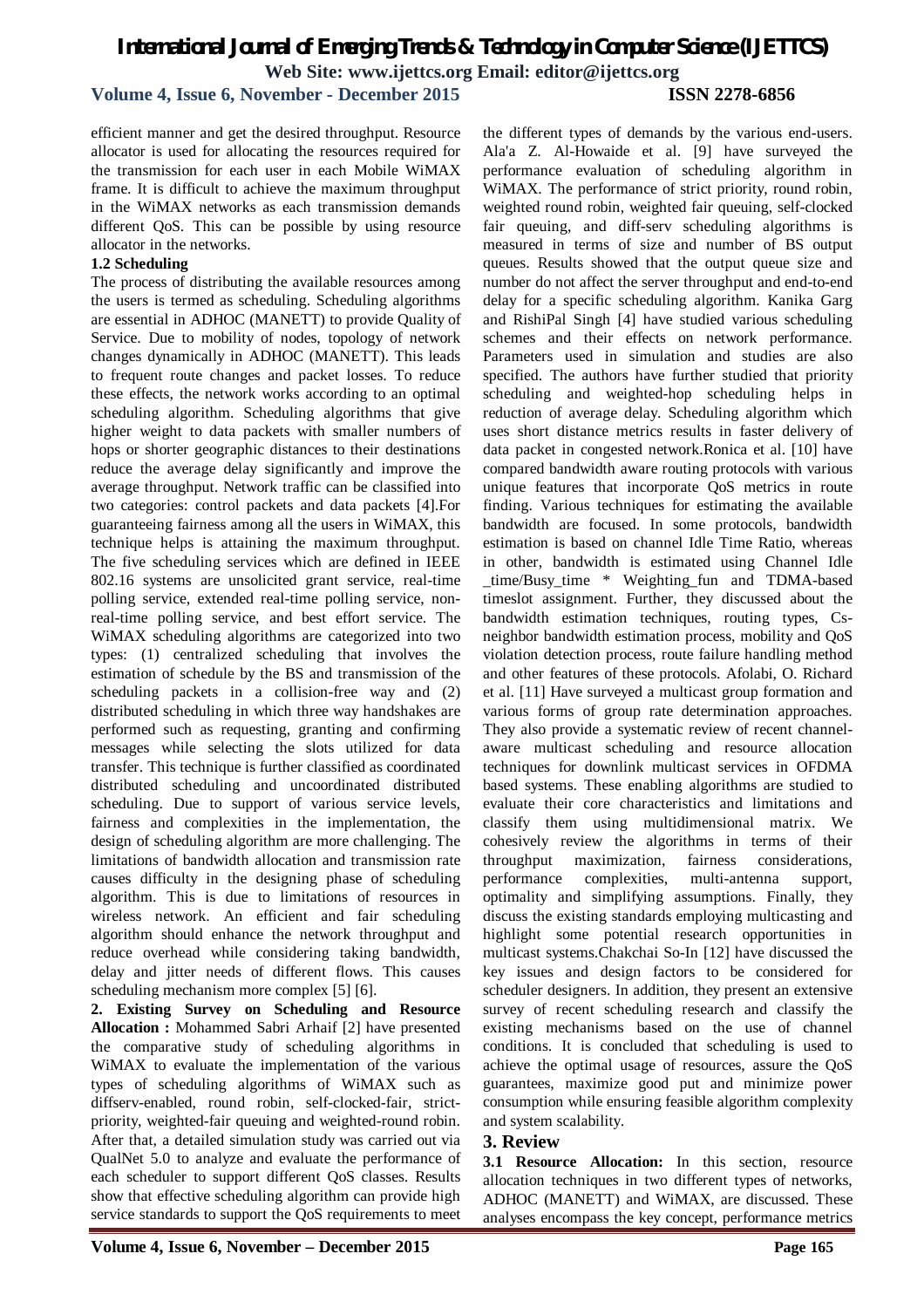## **Volume 4, Issue 6, November - December 2015 ISSN 2278-6856**

used, advantages and limitations of the existing resource allocation mechanism. Analyses can help to understand how the techniques are implemented in both networks.

**3.1.1 ADHOC (MANETT)**

#### **3.1.2 WiMAX**

**3.2. Scheduling:** In order to obtain the basic concept how the scheduling and resource allocation management techniques can be implemented in various networks, several existing works in different types of networks are analyzed. The networks considered are as follows: MANET, WiMAX. These analyses encompass the key concept, performance metrics used, advantages and limitations of the existing scheduling and resource allocation mechanism in AD-HOC, WiMAX. **3.2.1 ADHOC (MANETT)**

**3.2.2 WiMAX**

**4. Comparison Table**

| <b>Techniques</b>                      | <b>Network</b> | Table1: the analyzed techniques.<br><b>Metrics Used</b> | <b>Advantages</b>          | <b>Disadvantages</b>     |
|----------------------------------------|----------------|---------------------------------------------------------|----------------------------|--------------------------|
| <b>1.Bandwidth resource Allocation</b> |                |                                                         |                            |                          |
| 1.Cross-Layer TDMA-                    | Ad hoc         | Throughput,                                             | Increased throughput       | Not suitable for less    |
| <b>Based Routing Protocol</b>          |                | network load                                            | and more flows are         | dense network.           |
|                                        |                |                                                         | admitted.                  |                          |
| 2. Distributed Slots                   | Ad-hoc         | Call success rate,                                      | Better call success rate   | Less scalable.           |
| Reservation Protocol for               |                | network                                                 | and throughput             |                          |
| <b>QoS</b> Routing                     |                | throughput, control                                     |                            |                          |
|                                        |                | overhead, average                                       |                            |                          |
|                                        |                | delay time, and the                                     |                            |                          |
|                                        |                | storage                                                 |                            |                          |
| 3. Distributed Bandwidth               | Ad-hoc         | Request success                                         | Better performance in      | Not appropriate for less |
| <b>Reservation Protocol</b>            |                | rate and overhead                                       | denser networks and        | dense network and        |
|                                        |                |                                                         | heavier traffic conditions | network with less        |
|                                        |                |                                                         |                            | traffic                  |
| 4. Race-Free Bandwidth                 | Ad-hoc         | $\overline{\phantom{a}}$                                | Solve parallel             | There is no              |
| Reservation Protocol for               |                |                                                         | reservation problem in     | performance analysis.    |
| <b>QoS</b> Routing                     |                |                                                         | QoS routing                |                          |
| 5. Agent based                         | Ad-hoc         | Aggregated                                              | Reduce losses and          | More energy              |
| <b>Bandwidth Reservation</b>           |                | bandwidth,                                              | improve performance        | consumption.             |
| Routing Technique                      |                | fairness index, and                                     |                            |                          |
|                                        |                | total bandwidth                                         |                            |                          |
| 6.Interference-aware                   | Ad-hoc         | Packet throughput,                                      | Increase the network       | More overall time        |
| Multi-path Routing and                 |                | packet delay,                                           | throughout, request        | complexity.              |
| <b>Bandwidth Allocation</b>            |                | request success                                         | success ratio and packet   |                          |
|                                        |                | rate, and packet                                        | delivery ratio             |                          |
|                                        |                | delivery ratio                                          |                            |                          |
| 7.Quality of Service                   | Ad-hoc         | Packet loss and                                         | Achieving the $QoS$        | Various other QoS        |
| Through Bandwidth                      |                | end-to-end delay                                        | requirement                | parameters are not       |
| Reservation on Multi                   |                |                                                         |                            | considered.              |
| rate Ad Hoc Wireless                   |                |                                                         |                            |                          |
| Networks                               |                |                                                         |                            |                          |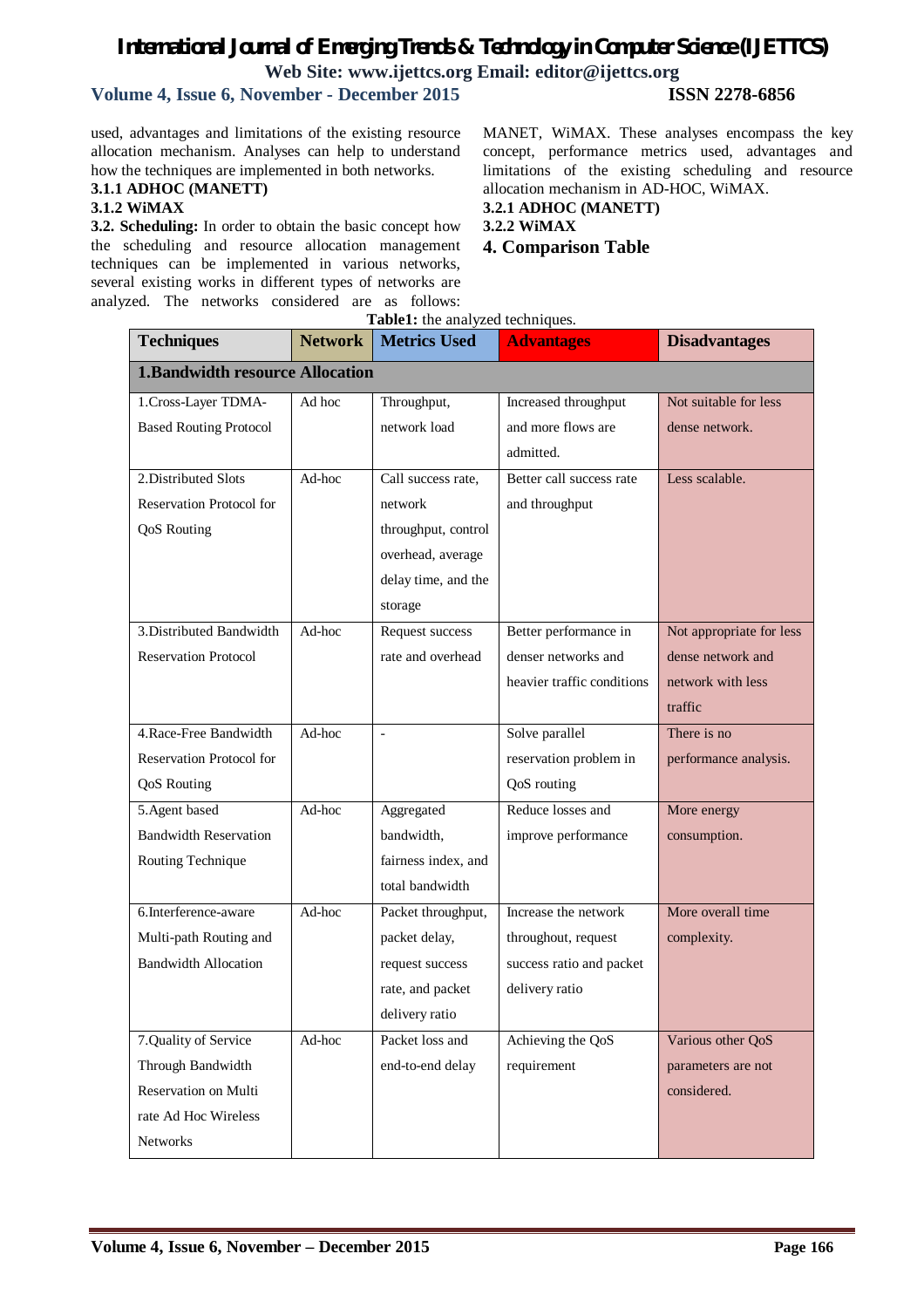| 8.Two-way Admission                                 | Ad-hoc | Energy, bandwidth                          | Minimize the need of                                | Did not support                               |
|-----------------------------------------------------|--------|--------------------------------------------|-----------------------------------------------------|-----------------------------------------------|
| Control and Resource                                |        |                                            | retransmission.                                     | multiple traffic classes.                     |
| Allocation for Quality of                           |        |                                            |                                                     |                                               |
| Service Support                                     |        |                                            |                                                     |                                               |
|                                                     |        |                                            |                                                     |                                               |
| 9. Dynamic slot                                     | Ad-hoc | Throughput, call                           | Improve channel                                     | Energy consumption is                         |
| assignment protocol for                             |        | blocking                                   | throughput and achieve                              | more                                          |
| QoS support                                         |        | probability, and                           | lower call blocking                                 |                                               |
|                                                     |        | delay                                      | probability.                                        |                                               |
| 10. Routing in Multi-                               | Ad-hoc | Throughput, CDI                            | Provide network                                     | It might not utilize all                      |
| Radio, Multi-Hop<br>Wireless Mesh                   |        |                                            | connectivity.                                       | non overlapping                               |
| Networks.                                           |        |                                            |                                                     | channels                                      |
|                                                     |        |                                            |                                                     |                                               |
| 11.A topology control                               | Ad-hoc | Maximum link                               | Apply connectivity graph                            | It does not take the                          |
| approach for utilizing                              |        | conflict weight,                           | and conflict graph for                              | traffic patterns in                           |
| multiple channels in<br>multi-radio wireless        |        | throughput and<br>Average Delay            | assigning the channels.                             | channel assignment                            |
| mesh networks                                       |        |                                            |                                                     |                                               |
|                                                     |        |                                            |                                                     |                                               |
|                                                     |        |                                            |                                                     |                                               |
| 12.Centralized<br><b>Channel Assignment</b>         | Ad-hoc | Throughput,                                | The traffic load is                                 | The method of                                 |
| and Routing                                         |        |                                            | considering known for                               | assignment channel it                         |
| Algorithms                                          |        |                                            | allocating the channels                             | may cause a ripple                            |
| for Multi-Channel<br>Wireless Mesh                  |        |                                            | in their algorithm, each                            | effect, such that already                     |
| <b>Networks</b>                                     |        |                                            | link will visited in                                | assigned links have to                        |
|                                                     |        |                                            | decreasing order based                              | be revisited, so the time                     |
|                                                     |        |                                            | on its expected traffic                             | complexity will                               |
|                                                     |        |                                            | load and greedily assigns                           | increase.                                     |
|                                                     |        |                                            | to channel.                                         |                                               |
| 13. A CHANNEL                                       | Ad-hoc | Throughput,<br>PER(i.e. packet             | Address the problem of<br>'Hidden<br>Channel'<br>in | End to end delay has<br>not been evaluated in |
| <b>ALLOCATION</b>                                   |        | error rate), CDF                           | 802.11ac,<br>tried<br>to                            | proposed work.                                |
| <b>ALGORITHM FOR</b><br><b>REDUCING THE CHANNEL</b> |        | Cumulative<br>(i.e.<br><b>Distribution</b> | improve<br>the<br>fairness<br>performance<br>among  |                                               |
| <b>SENSING/RESERVING</b>                            |        | Function).                                 | transmission pairs with                             |                                               |
| <b>ASYMMETRY IN 802.11AC</b><br><b>NETWORKS</b>     |        |                                            | channel<br>various<br>bandwidths.                   |                                               |
|                                                     |        |                                            |                                                     |                                               |
|                                                     | Ad-hoc | Throughput,                                | Address of congestion                               | Hello message might be                        |
| <b>14. A DISTRIBUTED</b>                            |        | Expected number<br>of nodes.               | issue and<br>improve the performance                | increase overhead in the                      |
| MULTI-CHANNEL MAC<br>PROTOCOL FOR AD HOC            |        |                                            | of network                                          | network; also, they use                       |
| <b>WIRELESS NETWORKS</b>                            |        |                                            |                                                     | both interfaces, for                          |
|                                                     |        |                                            |                                                     | broadcast packets, it is                      |
|                                                     |        |                                            |                                                     | better to use one                             |
|                                                     |        |                                            |                                                     | interface.                                    |
| 15.Joint multi-radio                                | Ad-hoc | End-to-end delay,                          | Avoid co-channel                                    | The<br>coloring                               |
| multi-channel                                       |        | jitter and network                         | interference, use Latin                             | information<br>has                            |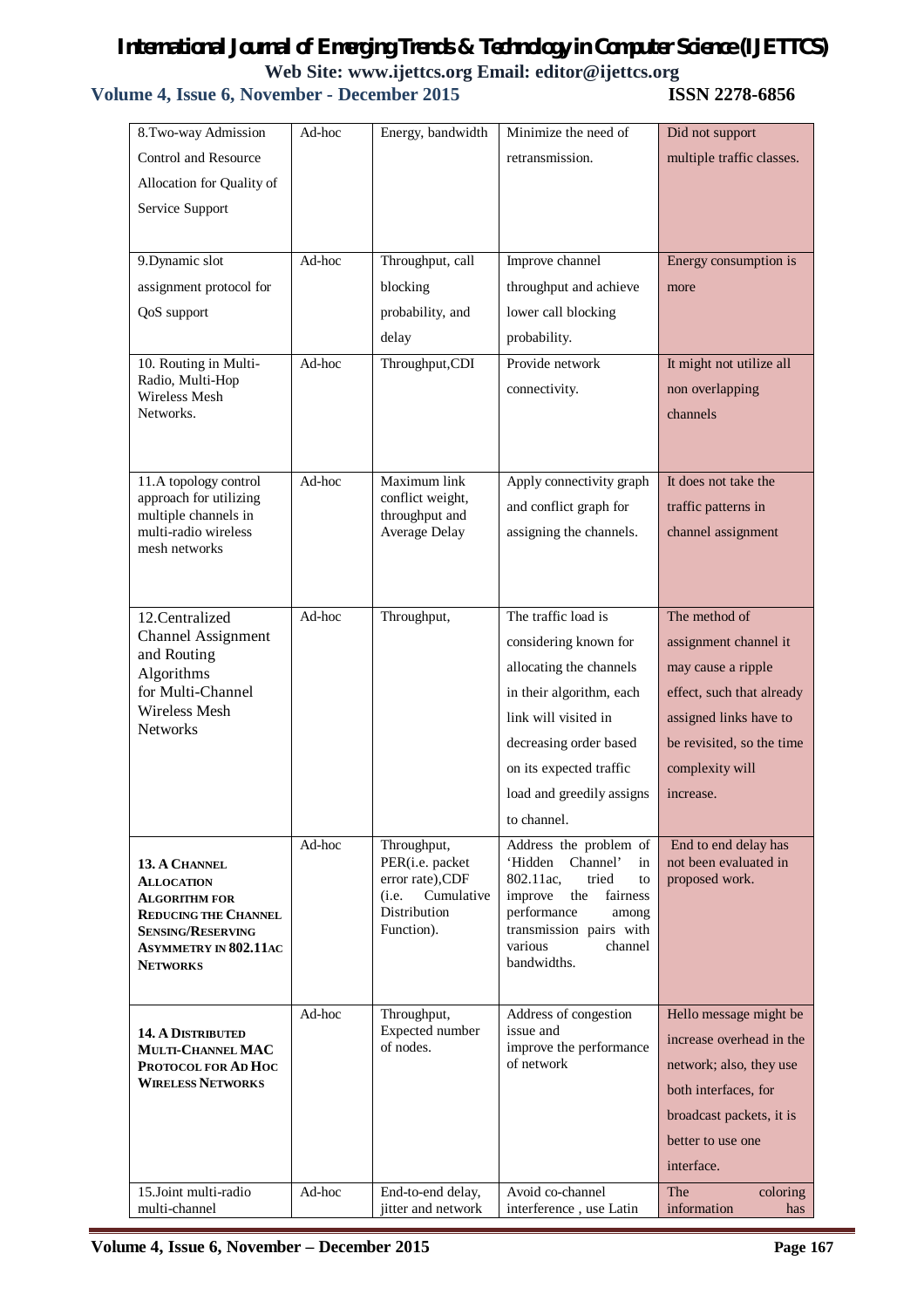# *International Journal of Emerging Trends & Technology in Computer Science (IJETTCS)* Web Site: www.ijettcs.org Email: editor@ijettcs.org<br>wember - December 2015 **ISSN 2278-6856**

| assignment, scheduling,<br>and routing in wireless<br>mesh networks                                                                      |        | throughput.                                                                               | squares to achieve<br>efficient channel access,<br>and guarantee fairness of<br>radio and channel<br>allocation to clusters and<br>nodes                                                                                                             | included the header of<br>data frames, as two<br>fields, each one is 32<br>bit in length, it causes<br>increase in overhead.                                                      |
|------------------------------------------------------------------------------------------------------------------------------------------|--------|-------------------------------------------------------------------------------------------|------------------------------------------------------------------------------------------------------------------------------------------------------------------------------------------------------------------------------------------------------|-----------------------------------------------------------------------------------------------------------------------------------------------------------------------------------|
| 16.A Distributed Cross-<br>layer Routing Protocol<br>with<br>Channel Assignment in<br>Multi-Channel<br>Ad-hoc                            | Ad-hoc | Average<br>throughput,<br>Average delay.                                                  | Categories the channels<br>into two categories on is<br>control<br>channels and<br>other is data channels                                                                                                                                            | Synchronization<br>between nodes during<br>channel switching is<br>difficult to be adapted,<br>especially if the node is<br>share in more than one<br>path.                       |
| 17.An end-to-end<br>channel allocation<br>scheme for a wireless<br>mesh network                                                          | Ad-hoc | Throughput,<br>complementary<br>cumulative<br>distribution<br>function, Total<br>latency. | Divided into two<br>channels types, one type<br>for transmission and<br>other reception of<br>packets. Classify the<br>channel as transmitting,<br>receiving, interfered,<br>free, or parity.<br>Allocating the channel<br>on basis of channel state | Their work has tested<br>for two flows only,<br>switching delay from<br>channel to channel, will<br>increase as number of<br>flows is increased.                                  |
| 18. Channel Allocation<br>and Routing in Hybrid<br>Multichannel Multi radio<br>Wireless Mesh Networks                                    | Ad-hoc | Average Packet<br>Delay, Throughput                                                       | Propose a hybrid channel<br>allocation, that have<br>take the advantages of<br>static and dynamic<br>allocation, and propose a<br>routing protocol based<br>on a awareness of<br>interference and<br>congestion                                      | One interface might not<br>sufficient for dynamic<br>channel; routing<br>protocol only can apply<br>only on static<br>allocation.                                                 |
| 19. Analysis and<br>enhancement of multi-<br>channel MAC protocol<br>for ad hoc networks                                                 | Ad hoc | Throughput                                                                                | Analytical model has<br>proposed for control<br>channels, and a novel<br>multi-channel MAC<br>protocol for single-hop<br>scenario has present.                                                                                                       | For better work<br>analytical model should<br>also consider data<br>channels.                                                                                                     |
| 20. Improving Channel<br>Assignment in Multi-<br>radio Wireless<br>Mesh Networks with<br>Learning Automata                               | Ad hoc | packet drop, end-<br>to-end delay,<br>average goodput,<br>jitter                          | Apply learning automata<br>to solve the channel<br>assignment problem                                                                                                                                                                                | It was better if the<br>comparison has done<br>with other algorithm<br>than AODV. Because<br>the CA problem it is not<br>related with routing<br>protocol.                        |
| 21.On the impact of<br>interference models on<br>channel assignment in<br>multi-radio multi-<br>channel wireless mesh<br>networks        | Ad hoc | Throughput.                                                                               | The<br>proposed<br>work<br>depended on the SIR<br>model with shadowing.<br>Minimum number<br>of<br>non-overlapping<br>channels.                                                                                                                      | End to end delay not<br>testd, the model should<br>be tested in case of<br>increase number of<br>nodes, where the<br>density has significant<br>impact in network<br>performance. |
| 22. Efficient rate<br>allocation, routing and<br>channel assignment<br>In wireless mesh<br>networks supporting<br>dynamic traffic flows. | Ad hoc | Flow duration-<br>time elapsed, Flow<br>throughput, Flow<br>throughput<br>fairness-rates  | The heuristic algorithm<br>called JRCAR to<br>optimize performance of<br>the instantaneous traffic<br>(current set of Internet)<br>flows) with a<br>proportional fairness<br>objective                                                               | Routing protocol does<br>not test efficiencies and<br>effectiveness with other<br>routing that used in<br>wireless mesh network.                                                  |
| 23.A hybrid multi-<br>channel MAC protocol                                                                                               | Ad hoc | aggregate<br>throughput,                                                                  | Adopts the IEEE802.11<br>power saving mechanism                                                                                                                                                                                                      | Switching over head<br>from channel to other                                                                                                                                      |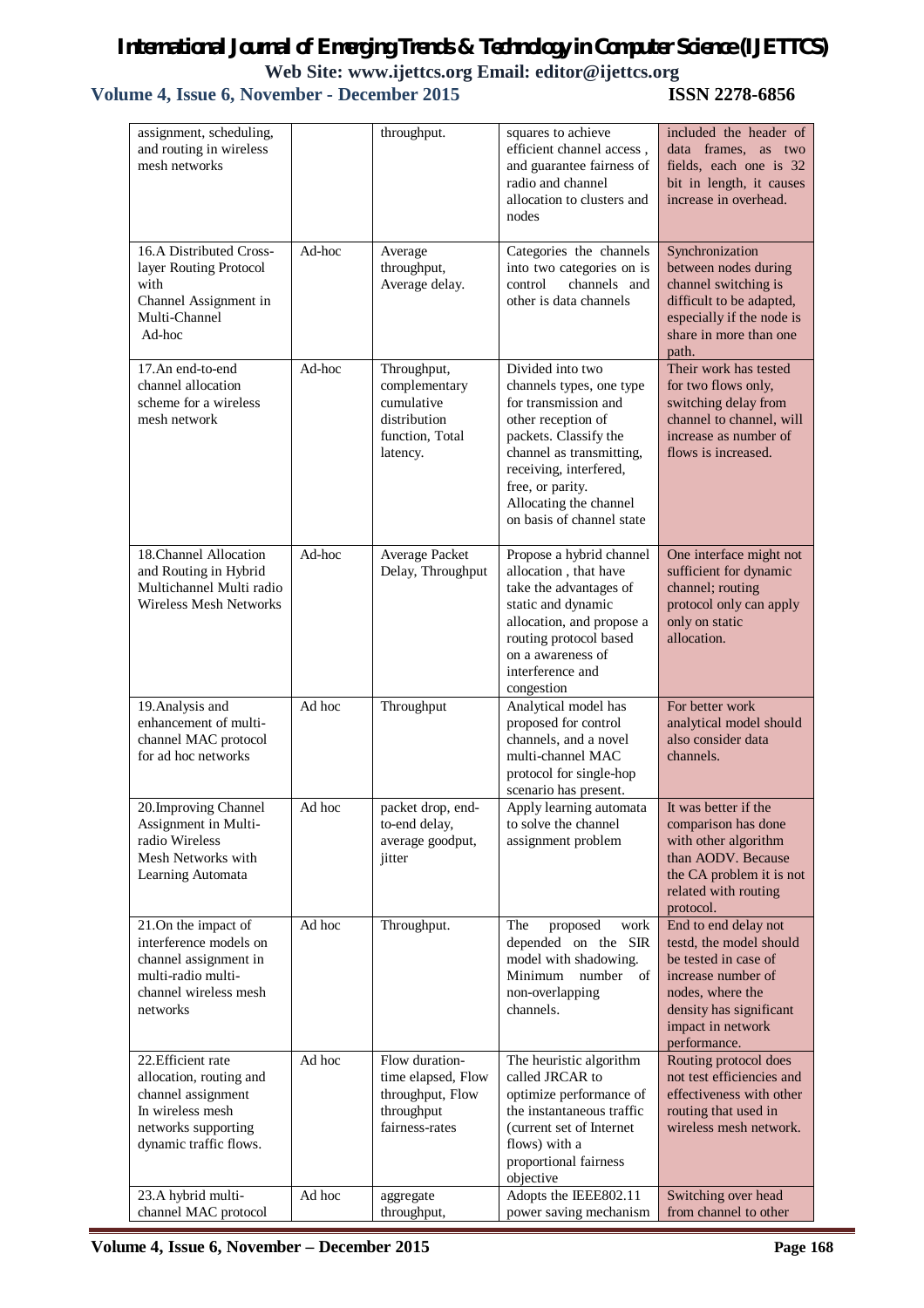| for wireless ad hoc<br><b>Networks</b>                                                                                           |        | Average delay,<br>fairness and energy<br>efficiency.          | For sending data by<br>some nodes,<br>try to<br>negotiate the data<br>channel during the Ad<br>hoc Traffic<br><b>Indication Message</b><br>window based on the<br>network traffic<br>Load.                                                                                                                                          | channel might increase<br>in case of increase the<br>traffic load. Selection<br>criteria of channels<br>should be on basis of<br>physical environment.                 |
|----------------------------------------------------------------------------------------------------------------------------------|--------|---------------------------------------------------------------|-------------------------------------------------------------------------------------------------------------------------------------------------------------------------------------------------------------------------------------------------------------------------------------------------------------------------------------|------------------------------------------------------------------------------------------------------------------------------------------------------------------------|
| 24. Multi-channel MAC<br>protocol with Directional<br>Antennas in Wireless Ad<br>hoc Networks                                    | Ad hoc | Throughput,<br>Packet Delivery<br>Ratio, Energy<br>Efficiency | Exploit directional<br>antenna and adopts IEEE<br>802.11 power saving.                                                                                                                                                                                                                                                              | Further messages,<br>increase overhead,<br>channel, that use for<br>exchange control<br>packets should not for<br>exchange data packets.                               |
| 25. Architecture<br>and<br>Algorithms for an IEEE<br>802.11-Based<br>Multi-<br>Channel Wireless Mesh<br><b>Network</b>           | Ad hoc | goodput, HTTP<br>response time                                | Incorporate channel<br>assignment with routing<br>protocol.                                                                                                                                                                                                                                                                         | The proposed work may<br>cause a ripple effect.                                                                                                                        |
| 26. Multi-Channel MAC<br>for Ad Hoc Networks:<br>Handling Multi-Channel<br><b>Hidden Terminals Using</b><br>A Single Transceiver | Ad hoc | Average Packet<br>Delay, Aggregate<br>Throughput              | The authors consider one<br>channel is dedicated for<br>sending control packets<br>like RTS and CTS and<br>others use for sending<br>data channels [39], each<br>node maintain a list of<br>preferable channels<br>which can be used for<br>sending a data. The RTS<br>and CTS utilize for<br>negotiating the channel<br>selection. | It is difficult to achieve<br>global<br>synchronization<br>when number of nodes<br>are large and hops,<br>U <sub>se</sub><br>RTS/CTS<br>can<br>generate exposed nodes. |
| 27. Routing and Link-<br>layer Protocols for Multi-<br>Channel Multi-Interface<br>Ad Hoc Wireless<br><b>Networks</b>             | Ad hoc | Throughput                                                    | They categorized the<br>interfaces into two types<br>as follows. 1. Fixed<br>interface, which is<br>assigned a static channel<br>for long time intervals,<br>2. Switchable interface,<br>this interface can be<br>switchable the channels<br>dynamically over short<br>timescales among non-<br>fixed channels.                     | The proposed work<br>does not consider traffic<br>load in assigning the<br>fixed channels.                                                                             |
| 28. Channel Allocation<br>and Routing in Hybrid<br>Multichannel Multi radio<br><b>Wireless</b><br>Mesh<br>Networks.              | Ad hoc | throughput and<br>delay                                       | proposed<br>adaptive dynamic<br>channel allocation<br>protocol (ADCA), which<br>considers<br>throughput<br>Both<br>and<br>delay in the channel<br>assignment.                                                                                                                                                                       | One interface for<br>dynamic allocation,<br>might not sufficient for<br>utilizing all non-<br>overlapping channel.                                                     |
| 29. Efficient Resource<br>Allocation for Energy<br>Conservation in Uplink                                                        | WiMAX  | Energy<br>consumption and<br>satisfaction ratio               | Solve EURA problem                                                                                                                                                                                                                                                                                                                  | Most of the QoS<br>metrics are not<br>considered that may                                                                                                              |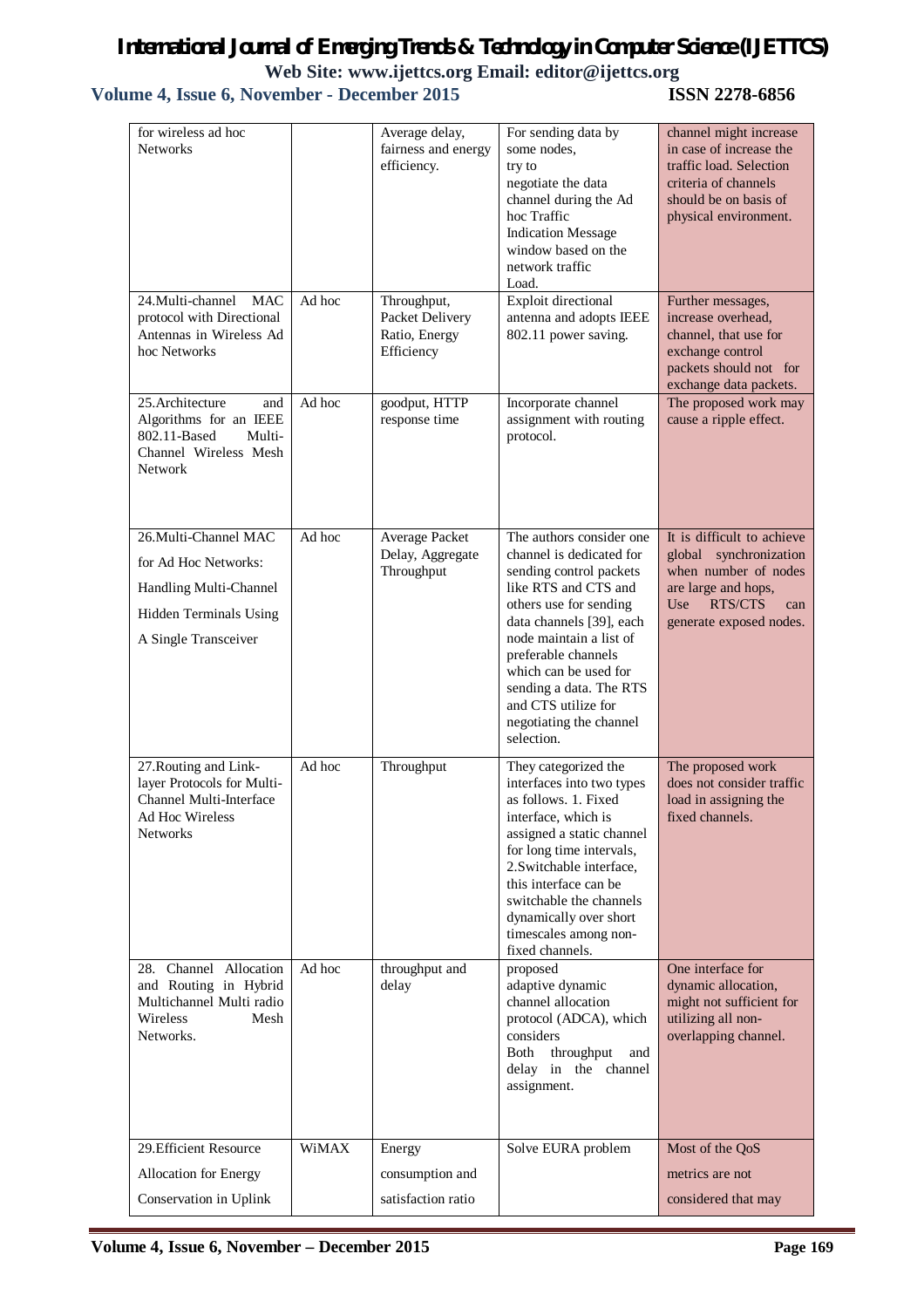# *International Journal of Emerging Trends & Technology in Computer Science (IJETTCS)* Web Site: www.ijettcs.org Email: editor@ijettcs.org<br> **Web Site: www.ijettcs.org Email: editor@ijettcs.org**<br> **ISSN 2278-6856**

| Energy consumption is      |
|----------------------------|
|                            |
|                            |
|                            |
|                            |
|                            |
|                            |
|                            |
| Did not consider the       |
| overhead such as MAC       |
| header and other sub-      |
|                            |
|                            |
|                            |
|                            |
|                            |
|                            |
| Delay is increased.        |
|                            |
|                            |
|                            |
|                            |
| When the channel state     |
| varies from time slot to   |
| time slot, it is difficult |
|                            |
|                            |
|                            |
|                            |
|                            |
|                            |
| It does not considered     |
| the fairness issues        |
| Energy consumption is      |
|                            |
|                            |
|                            |
|                            |
| Bandwidth as a metric      |
| or a parameter for         |
|                            |
|                            |
|                            |
| Disadvantages              |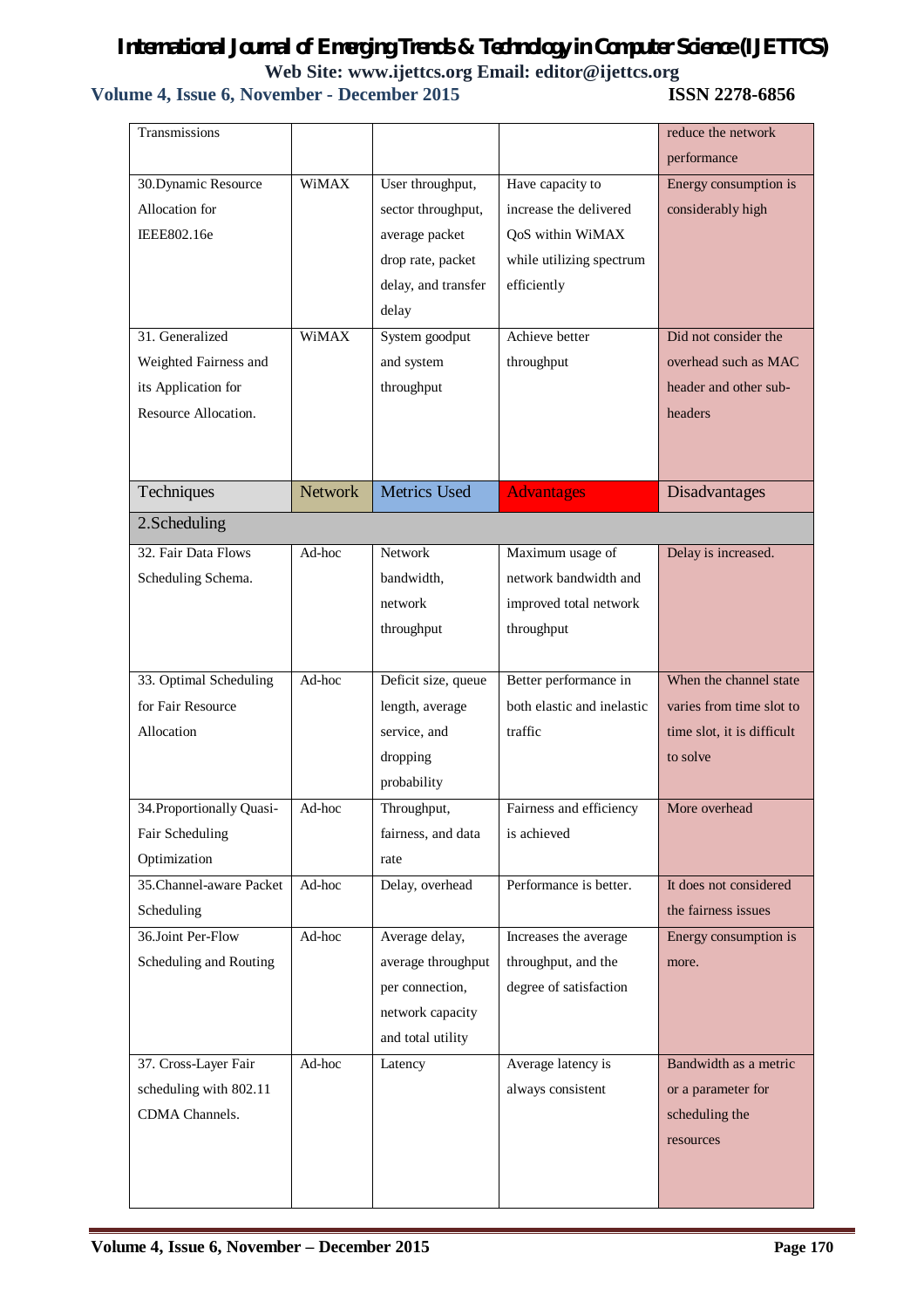| 38. Joint Topology-           | Ad-hoc       | Violation rates and | Reduce QoS violation       | Better performance        |
|-------------------------------|--------------|---------------------|----------------------------|---------------------------|
| <b>Transparent Scheduling</b> |              | aggregate           | rates and improve          | cannot be achieved        |
| and QoS Routing.              |              | throughput          | aggregate throughput       | under a realistic radio   |
|                               |              |                     | over two representative    | model                     |
|                               |              |                     | QoS routing protocols      |                           |
|                               |              |                     |                            |                           |
|                               |              |                     |                            |                           |
| 39. Packet Scheduling         | WiMAX        | Fairness, latency   | Achieve better fairness.   | They have used more       |
| with QoS and Fairness         |              |                     |                            | scheduling schemes to     |
| for Downlink Traffic          |              |                     |                            | differentiate service     |
|                               |              |                     |                            | flows, which may lead     |
|                               |              |                     |                            | to overhead.              |
| 40. Modified Weighted         | WiMAX        | Average end-to-     | Decrease the average       | Variable Bit Rate         |
| Round Robin Scheduling        |              | end delay, average  | end-to-end delay and       | (VBR) application and     |
| Algorithm                     |              | throughput          | improve the average        | the effectiveness of      |
|                               |              |                     | throughput                 | network density are not   |
|                               |              |                     |                            | considered.               |
| 41. Enhanced Scheduling       | WiMAX        | Throughput, delay   | Better performance         | Different layers with     |
| Scheme for QoS                |              |                     |                            | cross layer mechanism     |
| Guarantee using Channel       |              |                     |                            | based on the QoS          |
| State Information             |              |                     |                            | requirement of a          |
|                               |              |                     |                            | connection are not        |
|                               |              |                     |                            | discussed.                |
| 42. Persistent Scheduling     | WiMAX        | Average delay,      | Efficient performance      | Performance is poor in    |
| For Non-Periodic Real-        |              | maximum             | for non-periodic real-     | case of real time service |
| Time Service                  |              | allocation period,  | time services with small-  |                           |
|                               |              | average occupied    | sized packet               |                           |
|                               |              | resources, and      |                            |                           |
|                               |              | overhead.           |                            |                           |
| 43. Variable-Length Burst     | <b>WiMAX</b> | Network             | Better performance in      | Delay and overhead is     |
| Scheduling Algorithm          |              | throughput, service | terms of network           | more.                     |
|                               |              | ratio, and average  | throughput, service ratio, |                           |
|                               |              | utilization ratio.  | and average utilization    |                           |
|                               |              |                     | ratio.                     |                           |
| 44. Adaptive Cross-Layer      | WiMAX        | Delay, packet loss  | Outperform other           | Whole capacity of the     |
| Design for Multiservice       |              |                     | schemes in term of delay   | system is less            |
| Scheduling                    |              |                     | for ertPS SF and packet    |                           |
|                               |              |                     | loss for rtPS SF           |                           |
| 45. Design and Test bed       | WiMAX        | Latency, average    | Deliver low latency        | Performance is less due   |
| Implementation of             |              | jitter, and delay   | along with guaranteed      | to high end-to-end delay  |
|                               |              |                     |                            |                           |
| <b>Adaptive MPLS</b>          |              |                     | service                    | time                      |
| Diffserv-enabled Virtual      |              |                     |                            |                           |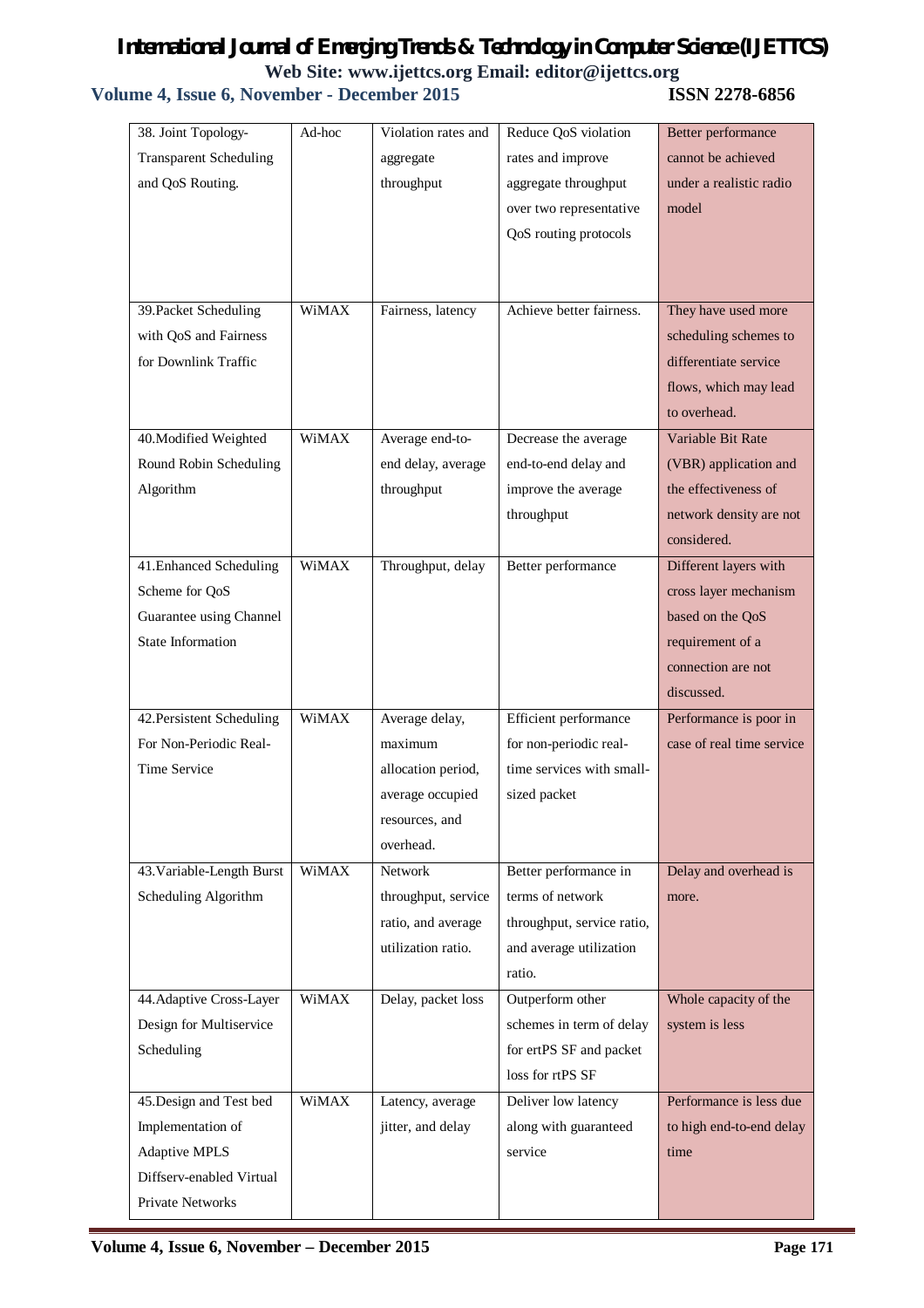### **Volume 4, Issue 6, November - December 2015 ISSN 2278-6856**

| 46. Adaptive Radio             | WiMAX        | Average packet     | Improve the spectral        | More delay and packet   |
|--------------------------------|--------------|--------------------|-----------------------------|-------------------------|
| Resource Allocation in         |              | delay and delay    | efficiency while            | loss                    |
| Hierarchical QoS               |              | outage probability | satisfying the diverse      |                         |
| Scheduling                     |              |                    | QoS requirements in         |                         |
|                                |              |                    | each service class          |                         |
| 47. Adaptive Power             | <b>WiMAX</b> | Channel            | Achieve better channel      | Overhead is more        |
| <b>Efficient Packet</b>        |              | utilization,       | utilization while           |                         |
| Scheduling Algorithm           |              | throughput,        | minimizing the delay        |                         |
|                                |              | average end-to-end | and power consumption       |                         |
|                                |              | delay, and average |                             |                         |
|                                |              | energy             |                             |                         |
| 48. An optimized               | <b>WiMAX</b> | Throughput,        | Meet the various QoS        | Energy consumption is   |
| scheduling scheme in           |              | outrage ratio,     | requirements for            | more                    |
| OFDMA WiMAX                    |              | delay, packet loss | different types of traffics |                         |
| networks.                      |              | and bandwidth      | from each user              |                         |
|                                |              |                    |                             |                         |
|                                |              |                    |                             |                         |
| 49. Block Scheduling for       | <b>WiMAX</b> | MAP overhead,      | Reduce the MAP              | Energy consumption is   |
| Low-Rate, Real-Time            |              | user capacity and  | overhead and perform        | considerably high that  |
| Traffic in the Downlink        |              | signaling overhead | better in terms of user     | degrades the            |
| Mobile WiMAX System            |              |                    | capacity and signaling      | performance             |
|                                |              |                    | overhead                    |                         |
| 50. Group Scheduling for       | <b>WiMAX</b> | Overhead and       | Reduces the signaling       | End-to-end packet delay |
| <b>Improving VoIP Capacity</b> |              | capacity           | overhead and provide        | is increased            |
|                                |              |                    | flexibility in resource     |                         |
|                                |              |                    | allocation avoiding         |                         |
|                                |              |                    | resource holes              |                         |
| 51. Uplink and downlink        | WiMAX        | Simulation time,   | Provide efficient QoS       | There is no energy      |
| scheduling for point to        |              | average delay      | scheduling without          | conservation technique  |
| multipoint WiMAX               |              | bound, throughput, | starving the connections    |                         |
| Networks                       |              | packet loss, and   | of the BE class             |                         |
|                                |              | transmission rate  |                             |                         |
| 52. WiMAX/OFDMA                | <b>WiMAX</b> | Throughput         | Achieve high frame          | Several other QoS       |
| <b>Burst Scheduling</b>        |              |                    | throughput                  | metrics are not         |
| Algorithm to Maximize          |              |                    |                             | considered in analysis  |
| Scheduled Data                 |              |                    |                             |                         |
|                                |              |                    |                             |                         |
|                                |              |                    |                             |                         |

### **5. Conclusion**

In this paper, a broad range of bandwidth reservation, and scheduling protocols designed for wireless networks like AD-HOC (MANET), WiMAX have been studied. There are some common limitations in the research for the two different technologies such as not considering all QoS metrics in the analysis which leads to reduce the network performance and also unconsidering the power consumption issue which is considered as an important factor to evaluate any wireless network efficiency .For each protocol study in terms of scheduling and resource allocation management techniques is completed. We can conclude that Fairness, scalability, synchronization is very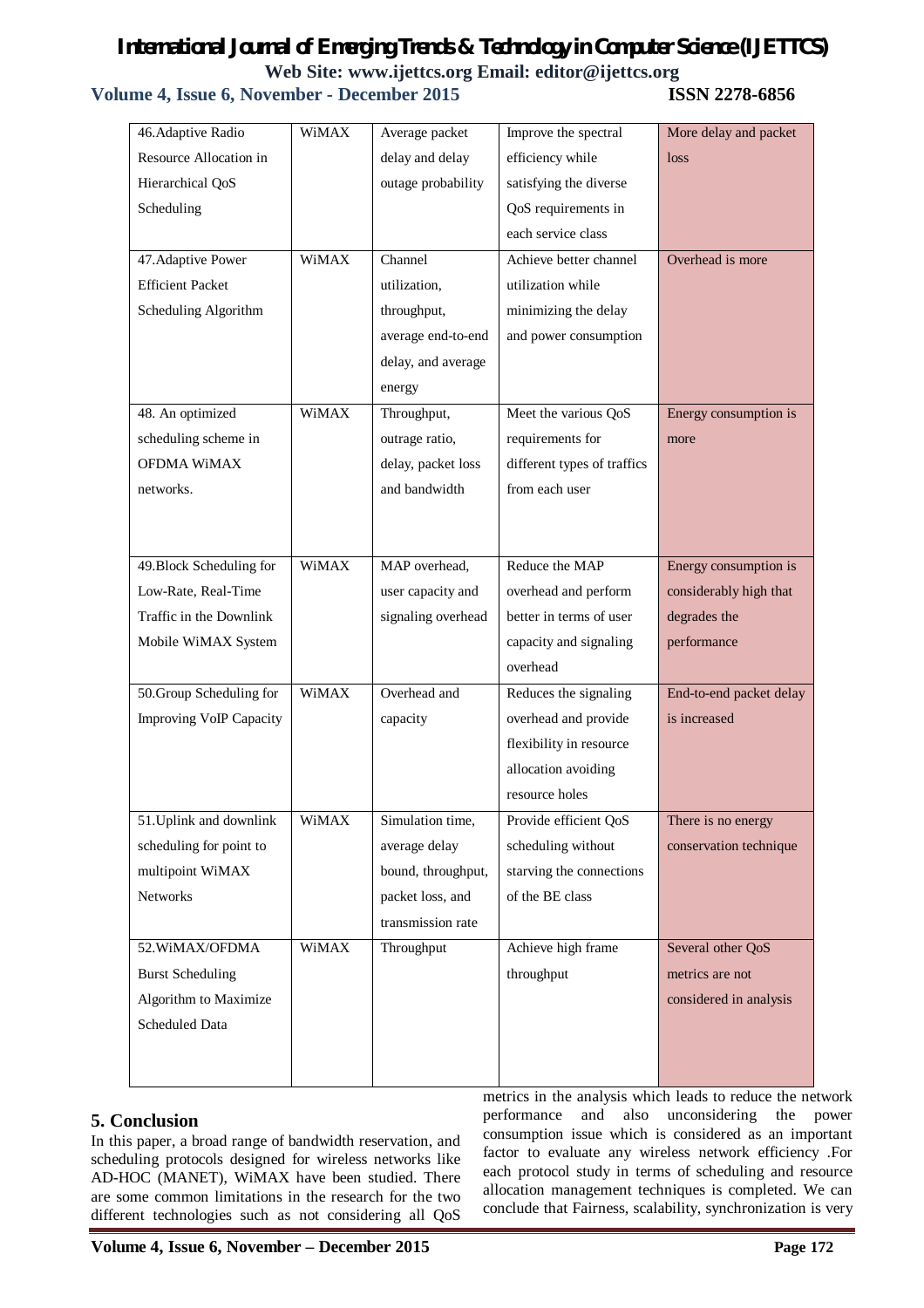### **Volume 4, Issue 6, November - December 2015 ISSN 2278-6856**

common issues in Ad-hoc network .While in Wimax network MAP overhead and delay is always the main challenge. We discuss the properties, describe the operation, performance metrics, and list the advantages and disadvantages. Finally, from the comparison of existing works done on bandwidth reservation and scheduling, we have identified their problems. This can be helpful in developing new techniques by understanding the limitations in existing techniques.

### **References**

- [1]. Myunghwan Seo, Hyungweon Cho, Jongho Park, Jihyoung Ahn, Bumkwi Choi, and Tae-Jin Lee, "Distributed TDMA MAC Protocol with Source-Driven Combined Resource Allocation in Ad Hoc Networks", ICN 2011 : The Tenth International Conference on Networks.
- [2]. Mohammed Sabri Arhaif, "Comparative Study of Scheduling Algorithms In WiMAX", International Journal of Scientific & Engineering Research, Volume 2, Issue 2, February-2011.
- [3]. RidhaOuni,"Dynamicslot assignment protocol for QoS support on TDMA-based mobile networks", Computer Standards & Interfaces 34 (2012) 146–155, © 2011 Elsevier B.V.
- [4]. Kanika Garg, RishiPal Singh, "Scheduling Algorithms in Mobile Ad Hoc Networks", Volume 1, No. 5, July 2012 ISSN – 2278-1080 The International Journal of Computer Science & Applications (TIJCSA).
- [5]. Debalina Ghosh, Ashima Gupta and Prasant Mohapatra, "Scheduling in Multihop WiMAX Networks", ACM SIGMOBILE Mobile Computing and Communications Review, 2008.
- [6]. Zdenek Hanzalek and Petr Jurcik, "Energy efficient scheduling for cluster-tree Wireless Sensor Networks with time bounded data flows: application to IEEE 802.15.4/ZigBee".
- [7]. Hua Wang and Lars Dittmann, "Adaptive Radio Resource Allocation in Hierarchical QoS Scheduling for IEEE 802.16 Systems", IEEE 2007.
- [8]. Chakchai So-In, Raj Jain and Abdel-Karim Al Tamimi, "Generalized Weighted Fairness and its Application for Resource Allocation in IEEE "802.16e Mobile WiMAX", IEEE 2010.
- [9]. Ala'a Z. Al-Howaide1, Ahmad S. Doulat2, Yaser M. Khamayseh3, "Performance Evaluation of Different Scheduling Algorithms in WIMAX".
- [10].Ronica M N, Navile Nageshwara Naveen, Ravishankar M P, Akshatha M, Thribhuvan R, "A Survey On Bandwidth Aware Routing Protocols Of Mobile Ad-Hoc Networks".
- [11].Afolabi, O. Richard, Aresh Dadlani, and Kiseon Kim, "Multicast Scheduling and Resource AllocationAlgorithms for OFDMA-Based Systems: A Survey" IEEE Communications Surveys & Tutorials, 2012.
- [12].Chakchai So-In, Raj Jain, and Abdel-Karim Tamimi, "Scheduling in IEEE 802.16e Mobile WiMAX Networks: Key Issues and a Survey", IEEE Journal on Selected Areas in Communications, Vol. 27, No. 2, February 2009.
- [13].David Espes, Zoubir Mammeri, "Delay and Bandwidth constrained Routing with Throughput optimization in TDMA-based ADHOC (MANETT) s", IEEE, 2009.
- [14].Kuei-Ping Shih, Chih-Yung Chang, Yen-Da Chen, Tsung-Han Chuang, "Dynamic bandwidth allocation for QoS routing on TDMA-based mobile ad hoc networks", Computer Communications 29 (2006) 1316–1329.
- [15].Wang Xiangli, Li Layuan, Gong Bencan, Wang Wenbo, "A Distributed Bandwidth Reservation Protocol for QoS Routing in Mobile Ad Hoc Networks", IEEE 2007.
- [16].Imad Jawhar and Jie Wu, "A Race-Free Bandwidth Reservation Protocol for QoS Routing in Mobile Ad Hoc Networks".
- [17].Vishnu Kumar Sharma and Sarita Singh Bhadauria, "Agent based Bandwidth Reservation Routing Technique in Mobile Ad Hoc Networks", (IJACSA) International Journal of Advanced Computer Science and Applications, Vol. 2, No. 12, 2011.
- [18].Xu-Zhen, Huang-ChuanHe and Hu-XianZhi, "Interference-aware Multi-path Routing and Bandwidth Allocation for Mobile Wireless Networks".
- [19].Rafael Guimarães, Llorenc Cerdà, José M. Barceló, Jorge García, Michael Voorhaen, Chris Blondia, "Quality of service through bandwidth reservation on multirate ad hoc wireless networks", Ad Hoc Networks 7 (2009) 388–400.
- [20].S. Sivavakeesar and G. Pavlou, "Two-way Admission Control and Resource Allocation forQuality of Service Support in Location-Aided Mobile Ad Hoc Networks", Mobile Computing and Communications Review, Volume 10, Number 1.
- [21].Ridha Ouni, "Dynamic slot assignment protocol for QoS support on TDMA-based mobile networks", Computer Standards & Interfaces 34 (2012) 146–155, © 2011 Elsevier B.V.
- [22].Myunghwan Seo, Hyungweon Cho, Jongho Park, Jihyoung Ahn, Bumkwi Choi, and Tae-Jin Lee, "Distributed TDMA MAC Protocol with Source-Driven Combined Resource Allocation in Ad Hoc Networks", ICN 2011 : The Tenth International Conference on Networks, The Netherlands Antilles.
- [23].Richard Draves, Jitendra Padhye, and Brian Zill, "Routing in MultiRadio, Multi-Hop Wireless Mesh Networks," in ACM Mobicom, 2004.
- [24].Marina, Mahesh K., Samir R. Das, and Anand Prabhu Subramanian. "A topology control approach for utilizing multiple channels in multi-radio wireless mesh networks." Computer networks 54.2 (2010): 241-256.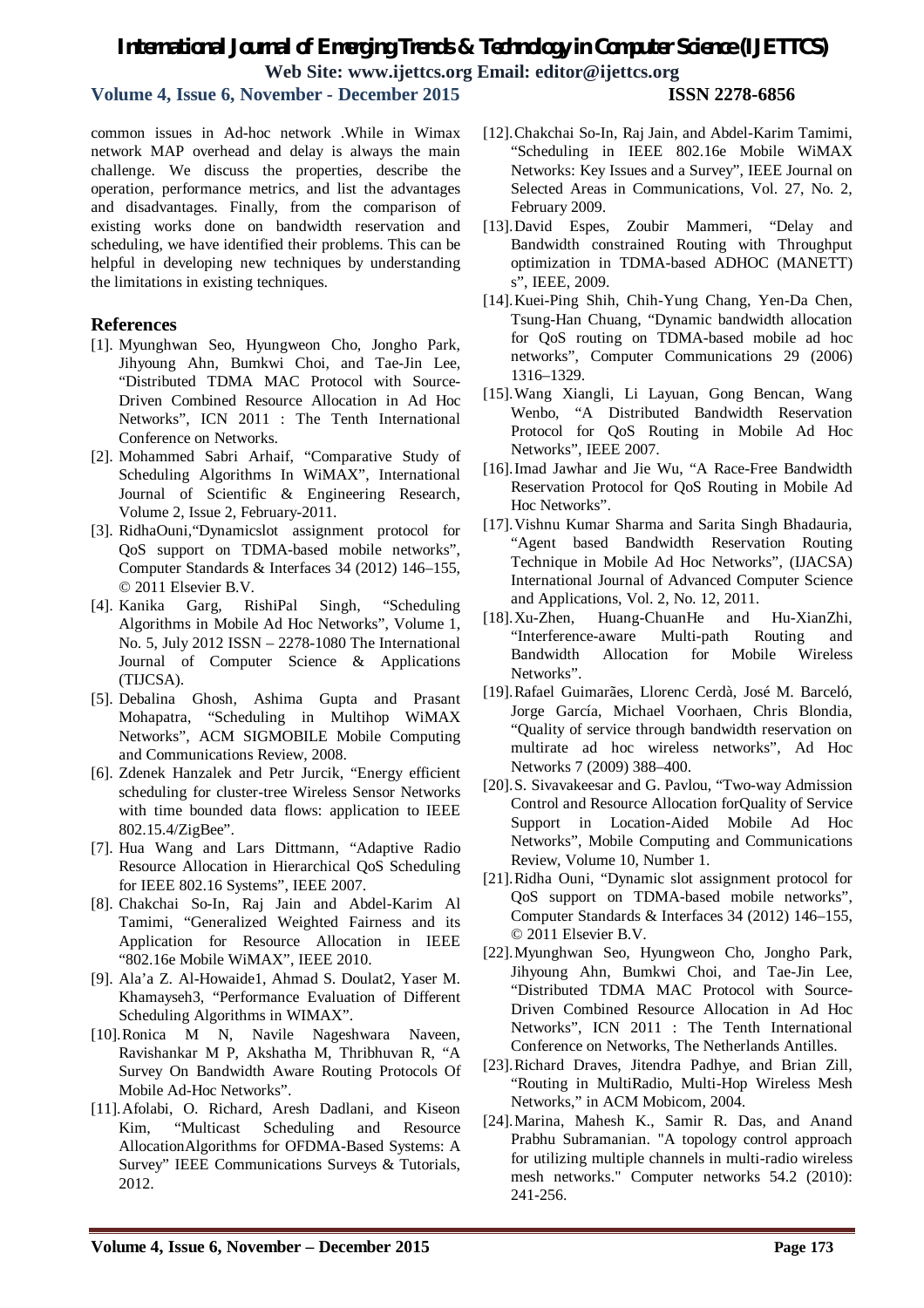**Volume 4, Issue 6, November - December 2015 ISSN 2278-6856**

- [25].Raniwala, Ashish, Kartik Gopalan, and Tzi-cker Chiueh."Centralized channel assignment and routing algorithms for multi-channel wireless mesh networks", ACM SIGMOBILE Mobile Computing technology and Communications Review 8.2 (2004): 50-65.
- [26].Jang, Seowoo, and Saewoong Bahk. "A Channel Allocation Algorithm for Reducing the Channel Sensing/Reserving Asymmetry in 802.11 ac Networks.", IEEE Transactions on Mobile Computing 14.3 (2015): 458-472.
- [27].Almotairi, Khaled H., and Xuemin Sherman Shen. "A Distributed Multi-Channel MAC Protocol for Ad Hoc Wireless Networks." IEEE Transactions on Mobile Computing 14.1 (2015): 1-13.
- [28].Wu, Di, et al. "Joint multi-radio multi-channel assignment, scheduling, and routing in wireless mesh networks.", Wireless networks 20.1 (2014): 11-24.
- [29].Wang, Yali, and J. J. Garcia-Luna-Aceves. "A distributed cross-layer routing protocol with channel assignment in multi-channel AD-HOC." Computing, Networking and Communications (ICNC), 2015 International Conference on. IEEE, 2015.
- [30].Tsao, Shiao‐Li, Jiun‐Jang Su, Kuei‐Li Huang, Yung‐Chien Shih, and Chien‐Chao Tseng. "An end‐to‐end channel allocation scheme for a wireless mesh network", International Journal of Communication Systems 27, no. 12 (2014): 4407- 4429.
- [31].Ding, Yong, Kantha kumar Pongaliur, and Li Xiao. "Channel allocation and routing in hybrid multichannel multi radio wireless mesh networks." IEEE Transactions on Mobile Computing 12.2 (2013): 206-218.
- [32].Kao, Hui‐Hsiang, Peng‐Jung Wu, and Chung‐Nan Lee. "Analysis and enhancement of multi-channel MAC protocol for ad hoc networks."International Journal of Communication Systems 24.3 (2011): 310- 324.
- [33].Shojafar, Mohammad, Saeid Abolfazli, Habib Mostafaei, and Mukesh Singhal. "Improving Channel Assignment in Multi-radio Wireless Mesh Networks with Learning Automata." Wireless Personal Communications 82, no. 1 (2015): 61-80.
- [34].Chaudhry, Aizaz U., Roshdy HM Hafez, and John W. Chinneck. "On the impact of interference models on channel assignment in multi-radio multi-channel wireless mesh networks."Ad Hoc Networks 27 (2015): 68-80.
- [35].Gálvez, Juan J., and Pedro M. Ruiz. "Efficient rate allocation, routing and channel assignment in wireless mesh networks supporting dynamic traffic flows.", Ad Hoc Networks 11.6 (2013): 1765-1781.
- [36].Dang, Duc Ngoc Minh, Choong Seon Hong, and Sungwon Lee."A hybrid multi-channel MAC protocol for wireless ad hoc networks." Wireless Networks 21, no. 2 (2015): 387-404.
- [37].Dang, Duc Ngoc Minh, et al. "Multi-channel MAC protocol with Directional Antennas in wireless ad hoc

networks", IEEE International Conference on Information Networking (ICOIN), 2015.

- [38].Raniwala, Ashish, and Tzi-cker Chiueh."Architecture and algorithms for an IEEE 802.11-based multi-channel wireless mesh network." INFOCOM 2005. 24th Annual Joint Conference of the IEEE Computer and Communications Societies. Proceedings IEEE. Vol. 3. IEEE, 2005.
- [39].J. So, N. Vaidya, "Multi-channel MAC for ad hoc networks: handling multi-channel hidden terminals using a single transceiver", in: ACM International Symposium on Mobile Ad Hoc Networking and Computing (MOBIHOC), May 2004, pp. 222–233.
- [40].P. Kyasanur and N. Vaidya, "Routing and Link-layer Protocols for Multi-Channel Multi-Interface Ad Hoc Wireless Networks," Mobile Comp. and Commun. Rev., vol. 10, no. 1, Jan. 2006, pp. 31–43.
- [41].Ding, Yong, Kanthakumar Pongaliur, and Li Xiao. "Channel allocation and routing in hybrid multichannel multiradio wireless mesh networks." Mobile Computing, IEEE Transactions on 12.2 (2013): 206-218.
- [42].Fen Hou, James She, Pin-Han Ho, and Xuemin (Sherman) Shen, "A Flexible Resource Allocation and Scheduling Framework for Non-real-time Polling Service in IEEE 802.16 Networks", IEEE Transactions On Wireless Communications, Vol. 8, No. 2, February 2009.
- [43].Mohammad M. Rashid, Member, and Vijay K. Bhargava, "A Model-Based Downlink Resource Allocation Framework for IEEE 802.16e Mobile WiMAX Systems", IEEE Transactions On Vehicular Technology, Vol. 59, No. 8, October 2010.
- [44].Hua Wang, Lars Dittmann, "Downlink resource management for QoS scheduling in IEEE 802.16 WiMAX networks", Computer Communications 33 (2010) 940–953.
- [45].D. S. Shu'aibu, S. K. Syed Yusof and N. Fisal, "Dynamic resource allocation in mobile WiMAX using particle swarm optimization techniques", International Journal of the Physical Sciences Vol. 6(5), pp. 1009-1014, 4 March, 2011.
- [46].Lien-Wu Chen, Yu-Chee Tseng, You-Chiun Wang, Da-Wei Wang, and Jan-Jan Wu, "Exploiting Spectral Reuse in Routing, Resource Allocation, and Scheduling for IEEE 802.16 Mesh Networks", IEEE Transactions On Vehicular Technology, VT-2007.
- [47].Shweta Shrivastava, Mohammad M. Rashid, and Rath Vannithamby, Intel Corporation, USA, "Group Resource Allocation for Increasing VoIP Capacity over WiMAX", IEEE Communications Society, IEEE ICC 2010 proceedings.
- [48].Yongchul Kim and Mihail L. Sichitiu, "Optimal Resource Allocation in Multihop Relay-enhanced WiMAX Networks".
- [49].Kabaou Mohamed Ouwais, Rhaimi Belgacem Chibani, Abdelkrim Mohamed Naceur, Mongi Marzoug, "Radio Ressource Allocation for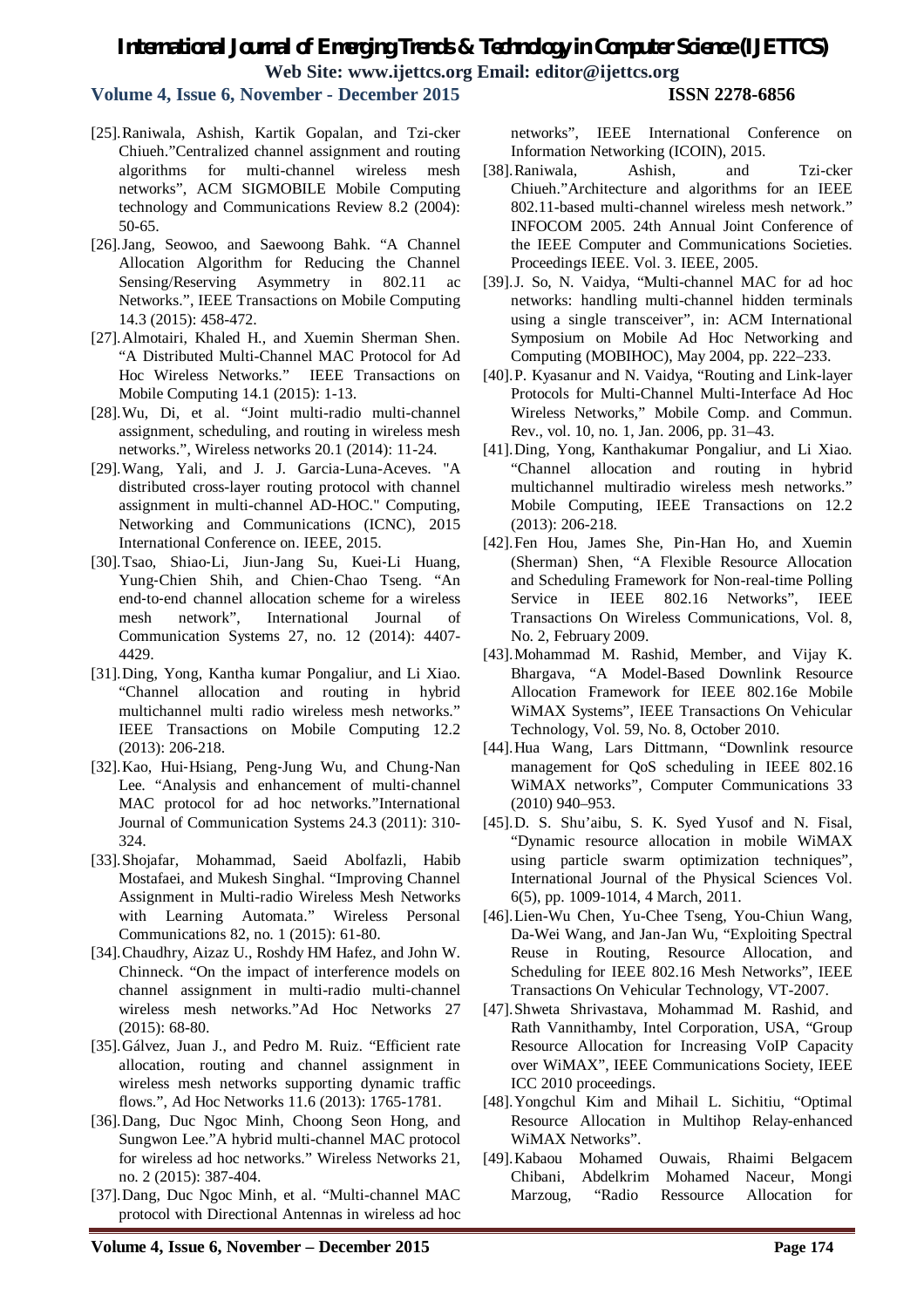**Volume 4, Issue 6, November - December 2015 ISSN 2278-6856**

multimedia traffic over wireless channels in OFDMA Downlink Systems", IEEE 2010.

- [50].Sanam Sadr, Alagan Anpalagan, and Kaamran Raahemifar, "Suboptimal Rate Adaptive Resource Allocation for Downlink OFDMA Systems", Hindawi Publishing Corporation International Journal of Vehicular Technology Volume 2009, Article ID 891367, 10 pages.
- [51].Young Ik Seo, and Dan Keun Sung, "Virtually Dedicated Resource Allocation for VoIP Traffic in the Downlink Mobile WiMAX System With Hybrid ARQ", IEEE Transactions On Vehicular Technology, Vol. 60, No. 2, February 2011.
- [52].Hamidreza Salarian and Pejman Khadivi, "Fair Data Flows Scheduling Schema for Multihop Wireless Ad Hoc Networks", 2010 16th Asia-Pacific Conference on Communications (APCC).
- [53].Juan José Jaramillo and R. Srikant, "Optimal Scheduling for Fair Resource Allocation in Ad Hoc Networks With Elastic and Inelastic Traffic", IEEE/ACM Transactions On Networking, Vol. 19, No. 4, August 2011.
- [54].Dang-Quang Bui and Won-Joo Hwang, "Proportionally Quasi-Fair Scheduling Optimization inWireless Ad Hoc Networks", 2012, 26th IEEE International Conference on Advanced Information Networking and Applications.
- [55].Sridhar K N and Mun Choon Chan, "Channel-aware Packet Scheduling for ADHOC (MANETT)s", IEEE, 2008.
- [56].Dimitrios J. Vergados et al., "Joint Per-Flow Scheduling and Routing in Wireless Multihop Networks", IEEE 2011.
- [57].Rekha Patil, A. Damodaram, Rupam Das, "Cross layer Fair scheduling for MANET with 802.11 CDMA Channels", IEEE 2009.
- [58].Wei Nie, Houjun Wang and Jong Hyuk Park, "Packet Scheduling with QoS and Fairness for Downlink Traffic in WiMAX Networks", Journal of Information Processing Systems, 2011.
- [59].Wail Mardini and Mai M. Abu Alfoul, "Modified WRR Scheduling Algorithm for WiMAX Networks", Journal of Network Protocols and Algorithms, Vol 3, 2011.
- [60].S. J. K. Jagadeesh Kumar, T. Purusothaman, "An Enhanced Scheduling Scheme for QoS Guarantee using Channel State Information in WiMAX Networks", European Journal of Scientific Research, Vol.64 No.2 (2011), pp. 285-292.
- [61].Hu Jin, Ju Young Lee, and Dan Keun Sung, "On the Efficiency of Persistent Scheduling for Non-periodic Real-time Services in IEEE 802.16e System", 2010 IEEE 21st International Symposium on Personal Indoor and Mobile Radio Communications.
- [62].Hung-Chang Chen, Chi-Tao Chiang, Chih-Ping Chiang, Sheng-Shih Wang, Kuei-Ping Shih, "A Variable-length Burst Scheduling Algorithm (VLBS) for Downlink Traffic in IEEE 802.16m OFDMA Systems", 2012 IEEE Wireless Communications and

Networking Conference: MAC and Cross-Layer Design.

- [63].Tara Ali-Yahiya, André-Luc Beylot, Guy Pujolle, "An adaptive cross-layer design for multiservice scheduling in OFDMA based mobile WiMAX systems", Computer Communications 32 (2009) 531– 539.
- [64].Yuxiao Jia, Miguel Lopez Guerrero, Ognian Kabranov, Dimitrios, Makrakis, and Luis Orozco Barbosa. (2003), "Design and testbed implementation of adaptive MPLS- Diffserv enabled virtual private networks", Proceedings of the IEEE Canadian Conference Electrical and Computer Engineering, Montreal, Canada. pp 965-968.
- [65].A. Bacioccola, C. Cicconetti, L. Lenzini, E.A.M.E. Mingozzi, and A.A.E.A. Erta, "A downlink data region allocation algorithm for IEEE 802.16e OFDMA", 6th International Conference on Information, Communications & Signal Processing, pp. 1-5, December 2007.
- [66].Jia-Ming Liang, You-Chiun Wang, Jen-Jee Chen, Jui-Hsiang Liu, Yu-Chee Tseng, "Efficient Resource Allocation for Energy Conservation in Uplink Transmissions of IEEE 802.16j Transparent Relay Networks", MSWiM'10, October 17–21, 2010, Bodrum, Turkey.
- [67].Alberto Nascimento and Jonathan Rodriguez, "Dynamic Resource Allocation for IEEE802.16e", MOBILIGHT 2009, LNICST 13, pp. 147–159, 2009.
- [68].Yi-Sheng Su, Szu-Lin Su, and Jung-Shian Li, "Joint Topology-Transparent Scheduling and QoS Routing in Ad Hoc Networks", IEEE Transactions On Vehicular Technology, Vol. 63, No. 1, January 2014.
- [69].R Murali Prasad and P. Satish Kumar, "An Adaptive Power Efficient Packet Scheduling Algorithm for Wimax Networks", (IJCSIS) International Journal of Computer Science and Information Security, Vol. 8, No. 1, April 2010.
- [70].Hanwu Wang and Weijia Jia, "An optimized scheduling scheme in OFDMA WiMax networks", Int. J. Commun. Syst. (2009), Published online in Wiley InterScience (www.interscience.wiley.com). DOI: 10.1002/dac.1039.
- [71].Tae Sung Choi, Seong Hwan Kim, and Dan Keun Sung, "Block Scheduling for Low-Rate, Real-Time Traffic in the Downlink Mobile WiMAX System", IEEE WCNC 2011.
- [72].Shweta Shrivastava, Rath Vannithamby, "Group Scheduling for Improving VoIP Capacity in IEEE 802.16e Networks", IEEE 2009.
- [73].Mohammad Hayajneh, Najah Abu Ali, and Issa Khalil, "Uplink and downlink scheduling for point to multipoint WiMAX Networks", Wireless. Commun. Mob. Computer. (2008), Published online in WileyInterScience (www.interscience.wiley.com)DOI: 10.1002/wcm.688.
- [74].Ashraf Nusairat and Xiang-Yang Li, "WiMAX/OFDMA Burst Scheduling Algorithm to